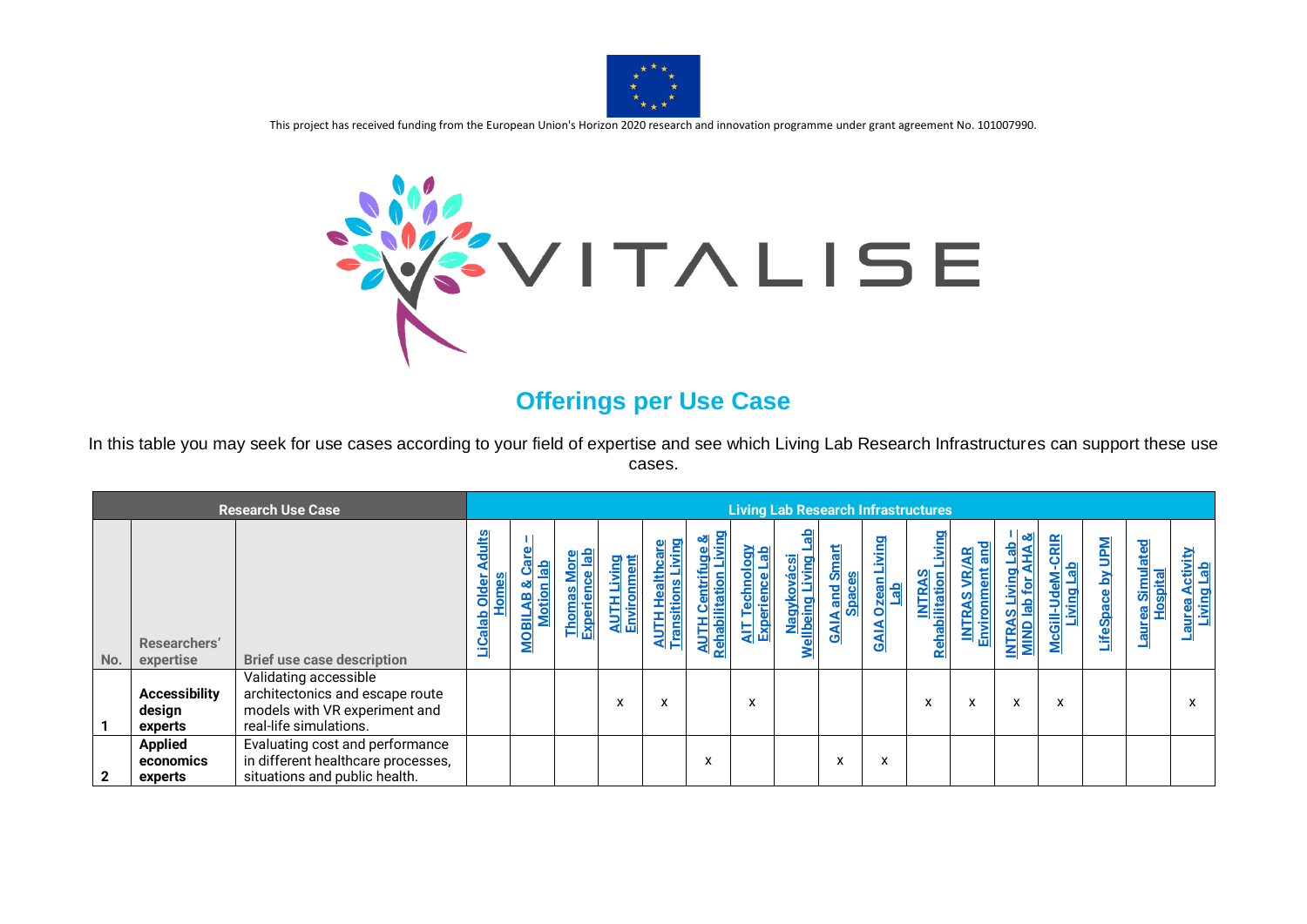| $\mathbf{3}$ | <b>Biomedical</b><br>researchers                             | Studying biochemical and<br>physiological functions,<br>investigating how the human body<br>works with the aim of finding new<br>ways to improve health.<br><b>Biomedical engineering</b><br>knowledge (Home hospitalization,<br><b>Transitional Care, Multifunctional</b><br>interaction), as well as digital<br>biomarkers analysis (e.g., for<br>cognitive state). |                    |   |   | X            | X            | X                  |   |   |                           |                           | X | X                         | X | $\boldsymbol{\mathsf{x}}$ | X                         |                    | X |
|--------------|--------------------------------------------------------------|-----------------------------------------------------------------------------------------------------------------------------------------------------------------------------------------------------------------------------------------------------------------------------------------------------------------------------------------------------------------------|--------------------|---|---|--------------|--------------|--------------------|---|---|---------------------------|---------------------------|---|---------------------------|---|---------------------------|---------------------------|--------------------|---|
| 4            | <b>Business</b><br>developers                                | Studying the product-market fit,<br>matching a solution with a<br>societal need, learning about the<br>user acceptance of products and<br>services, as well as about<br>potential products to develop,<br>willingness to pay, business<br>model and ideal route to market.                                                                                            | $\pmb{\mathsf{X}}$ |   |   |              |              | $\pmb{\mathsf{X}}$ |   |   | X                         | X                         | X | X                         | X |                           |                           | X                  | X |
| 5            | <b>Citizen</b><br>scientists,<br>users as co-<br>researchers | User empowerment, training,<br>design, analysis and<br>implementation of strategies and<br>methodologies for user<br>engagement and for raising<br>awareness and generating citizen<br>participation.                                                                                                                                                                 | $\mathsf{x}$       |   |   | $\mathsf{x}$ | $\mathsf{x}$ |                    | X |   | $\boldsymbol{\mathsf{x}}$ | $\boldsymbol{\mathsf{x}}$ | X | $\boldsymbol{\mathsf{x}}$ | X | $\boldsymbol{\mathsf{x}}$ | $\boldsymbol{\mathsf{x}}$ | $\pmb{\mathsf{x}}$ | X |
| 6            | <b>Clinical</b><br>expertise<br>researchers                  | (Doctors, nurses, healthcare<br>workers, specialists,<br>physiotherapists etc.), conducting<br>research of healthcare services<br>and practices, research on<br>symptomatology or epidemiology<br>of a disease, analysis of clinical<br>effects of research performed in<br>the study, e.g., via real life testing.                                                   |                    | X | X | X            | X            | X                  |   |   |                           |                           | X | X                         | X | X                         |                           |                    | x |
| 7            | <b>Communicati</b><br>on studies<br>experts                  | Defining written, oral, visual and<br>digital communication within a<br>certain workplace. Evaluating<br>(multi professional) healthcare<br>team collaboration,<br>communication and debriefing in<br>various healthcare situations in<br>simulated environments<br>(especially in Simulation lab).                                                                   |                    |   |   | $\mathsf{x}$ |              |                    | X | X |                           |                           |   |                           |   | $\boldsymbol{\mathsf{x}}$ |                           | X                  | X |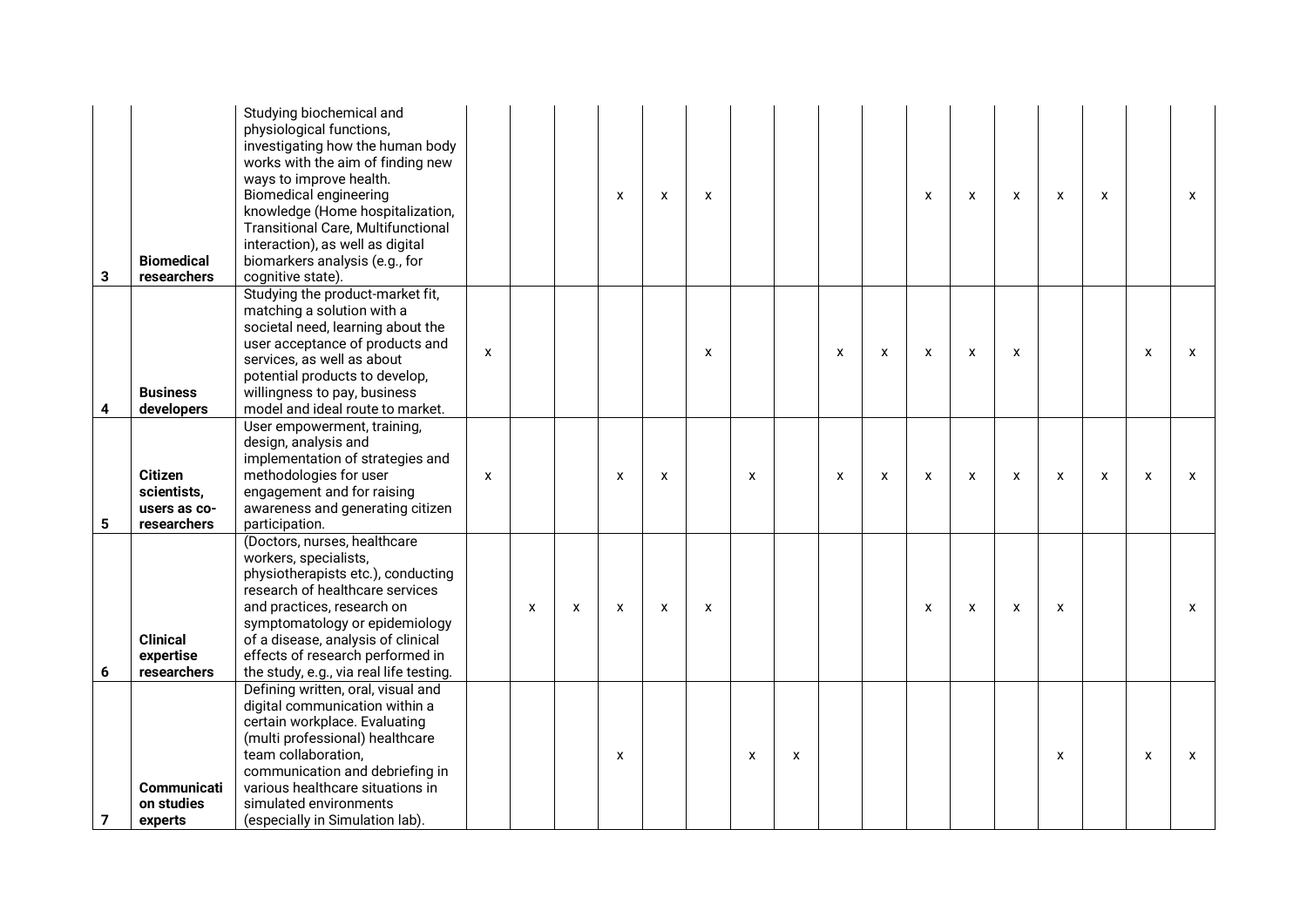| 8  | Computer,<br>technology<br>scientists                        | Developing systems/tools/<br>technologies, testing and<br>evaluating an ICT tool, prototype<br>and real-life testing, computer<br>vision & Al, Virtual Reality &<br>Augmented Reality, Cybersecurity.                                                                                        | X | $\boldsymbol{\mathsf{X}}$ | X | $\mathsf{x}$ | X | X                         | X |   |   |   | X                         | X                         | X | $\boldsymbol{\mathsf{X}}$ | $\mathsf{x}$ |   | $\boldsymbol{\mathsf{x}}$ |
|----|--------------------------------------------------------------|----------------------------------------------------------------------------------------------------------------------------------------------------------------------------------------------------------------------------------------------------------------------------------------------|---|---------------------------|---|--------------|---|---------------------------|---|---|---|---|---------------------------|---------------------------|---|---------------------------|--------------|---|---------------------------|
| 9  | <b>Data</b><br>scientists                                    | Collecting, analysing and<br>interpreting digital data, such as<br>data analytics in healthcare and<br>digital patient recordings (how<br>patient information recording<br>process is managed and utilized<br>during the intervention by using<br>digital tools in simulated<br>situations). | X | $\boldsymbol{\mathsf{X}}$ | X | $\mathsf{x}$ | X | $\boldsymbol{\mathsf{x}}$ | X |   |   |   | X                         | X                         | X | X                         |              |   |                           |
| 10 | <b>Ergonomics</b><br>and safety<br>experts                   | Implementation and validation of<br>ergonomic technologies/services<br>to support workers and system<br>performance, promoting<br>ergonomics in working<br>environments, improving both<br>health/well-being and productivity,<br>while avoiding occupational<br>hazards.                    |   |                           |   |              | X | X                         | X |   |   |   | X                         | $\mathsf{x}$              | X |                           |              | X | X                         |
| 11 | <b>Innovation</b><br>and design<br>management<br>researchers | Ecosystem and innovation<br>management research, social<br>network analysis. Evaluating how<br>health and wellbeing ecosystem<br>operates between different actors<br>at local, regional, national and<br>international level, including also<br>scaling and commercialization.              |   |                           |   |              |   |                           | X | X | X | X | $\boldsymbol{\mathsf{x}}$ | X                         | X |                           |              | X | $\mathsf{x}$              |
| 12 | <b>Neuroscienti</b><br>sts                                   | Focusing on the brain and its<br>impact on behaviour and cognitive<br>functions (cognitive neuroscience,<br>EEG-based BMI research, protocol<br>/ paradigm testing, study<br>framework evaluation).                                                                                          |   |                           |   | X            | X | $\mathsf{x}$              |   |   |   |   | $\boldsymbol{\mathsf{x}}$ | $\boldsymbol{\mathsf{x}}$ | X | X                         |              |   |                           |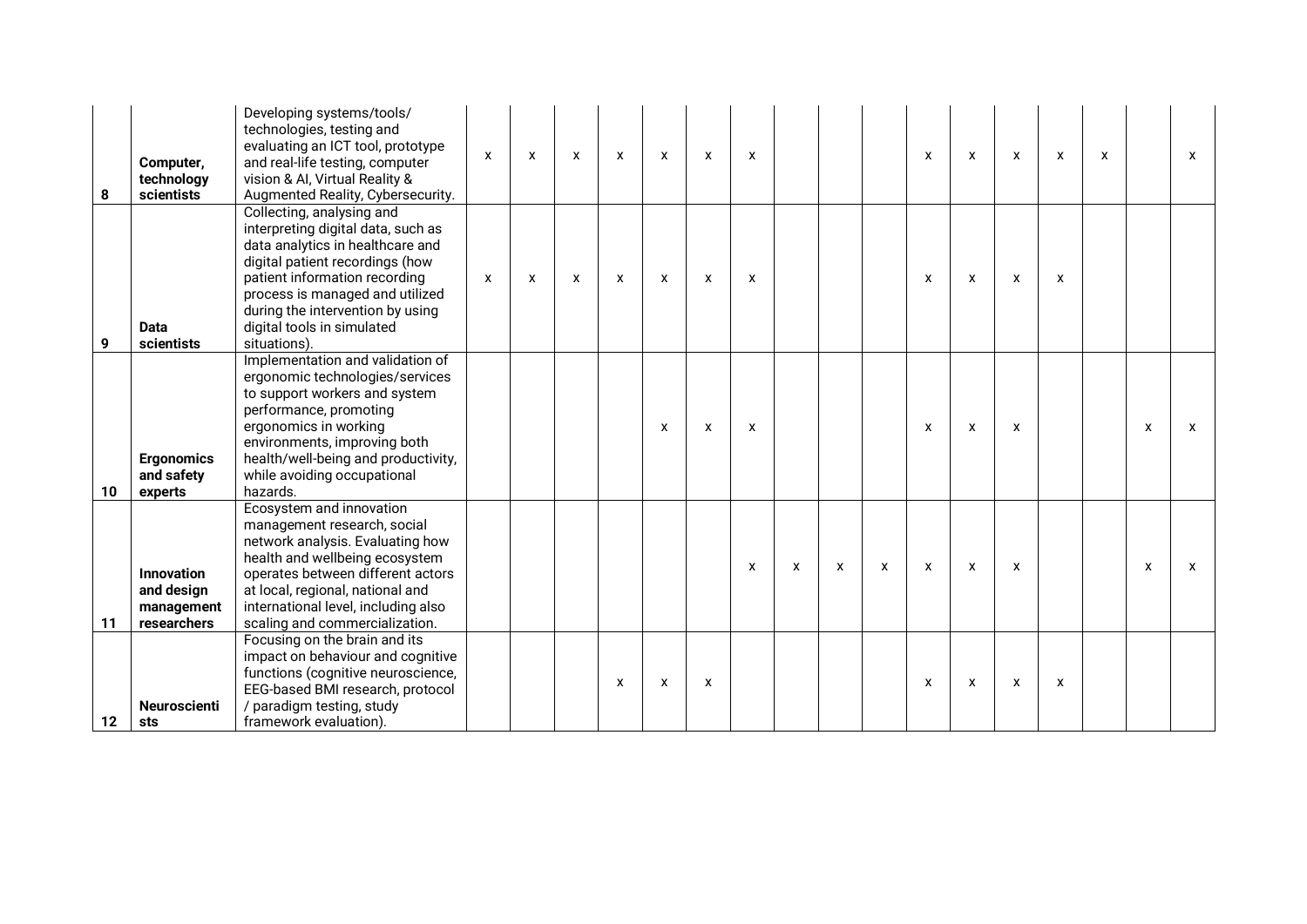| 13 | Organization<br>al studies<br>experts                                       | Co-creation, experimentation,<br>organizational research, experts<br>by experience / pier support<br>included. Evaluation how<br>multistakeholder collaboration<br>and co-creation is done and how<br>effective it is. Evaluates<br>experimentations and<br>experimentation culture. How<br>users are involved into these<br>processes. |   |              |              | X            |   | $\boldsymbol{\mathsf{x}}$ | X |                           |   |                           | $\mathsf{x}$              | $\mathsf{x}$              | X                         |              |              | X                         | X            |
|----|-----------------------------------------------------------------------------|-----------------------------------------------------------------------------------------------------------------------------------------------------------------------------------------------------------------------------------------------------------------------------------------------------------------------------------------|---|--------------|--------------|--------------|---|---------------------------|---|---------------------------|---|---------------------------|---------------------------|---------------------------|---------------------------|--------------|--------------|---------------------------|--------------|
| 14 | Pedagogues/<br>educators                                                    | Evaluating different pedagogical<br>approaches and their impact<br>learning performance (especially<br>in Simulation lab).                                                                                                                                                                                                              |   |              |              | X            |   |                           |   | X                         |   |                           |                           |                           |                           | X            |              | X                         |              |
| 15 | Performing<br>arts experts                                                  | Creative health improvement (e.g.,<br>for cognitive decline) through<br>music and dance (example:<br>redesigning public spaces into<br>healthy spaces: test and validate<br>Smart methodologies, products<br>and services through folk dance).                                                                                          |   |              |              |              |   |                           |   | $\boldsymbol{\mathsf{x}}$ | X | $\boldsymbol{\mathsf{x}}$ |                           |                           |                           | $\pmb{\chi}$ |              |                           | $\mathsf{x}$ |
| 16 | <b>Policymakers</b>                                                         | Studying the impact of new<br>service models or new<br>collaboration models in<br>healthcare, designing or improving<br>policies, gathering requirements<br>for improving health and wellbeing<br>of citizens, co-creation of research<br>methodologies for policy making.                                                              |   |              |              | $\mathsf{x}$ |   |                           |   |                           | X | X                         | $\boldsymbol{\mathsf{x}}$ | $\boldsymbol{\mathsf{x}}$ | $\pmb{\times}$            | $\pmb{\chi}$ | $\pmb{\chi}$ | $\boldsymbol{\mathsf{x}}$ | $\mathsf{x}$ |
| 17 | <b>Psychologist</b><br>s (clinical,<br>social,<br>development<br>al, neuro) | Studying the behaviour and the<br>mental wellbeing of participants,<br>conducting psychometrics<br>evaluation and real-life setting<br>experimentation/observation/real<br>life testing.                                                                                                                                                | X |              |              | X            | X | X                         |   |                           |   |                           | $\mathsf{x}$              | $\boldsymbol{\mathsf{x}}$ | $\boldsymbol{\mathsf{x}}$ | X            |              |                           |              |
| 18 | <b>Rehabilitation</b><br>(physical,<br>cognitive)<br>experts                | Physiology, physiotherapy,<br>occupational health research,<br>rehabilitation and prevention.<br>Cognitive diseases assistive<br>technology, neuromuscular<br>rehabilitation assistive<br>technology.                                                                                                                                   | X | $\mathsf{x}$ | $\mathsf{x}$ | $\mathbf{x}$ | X | X                         |   |                           |   |                           | $\mathsf{x}$              | $\mathsf{x}$              | X                         | X            |              |                           | $\mathsf{x}$ |